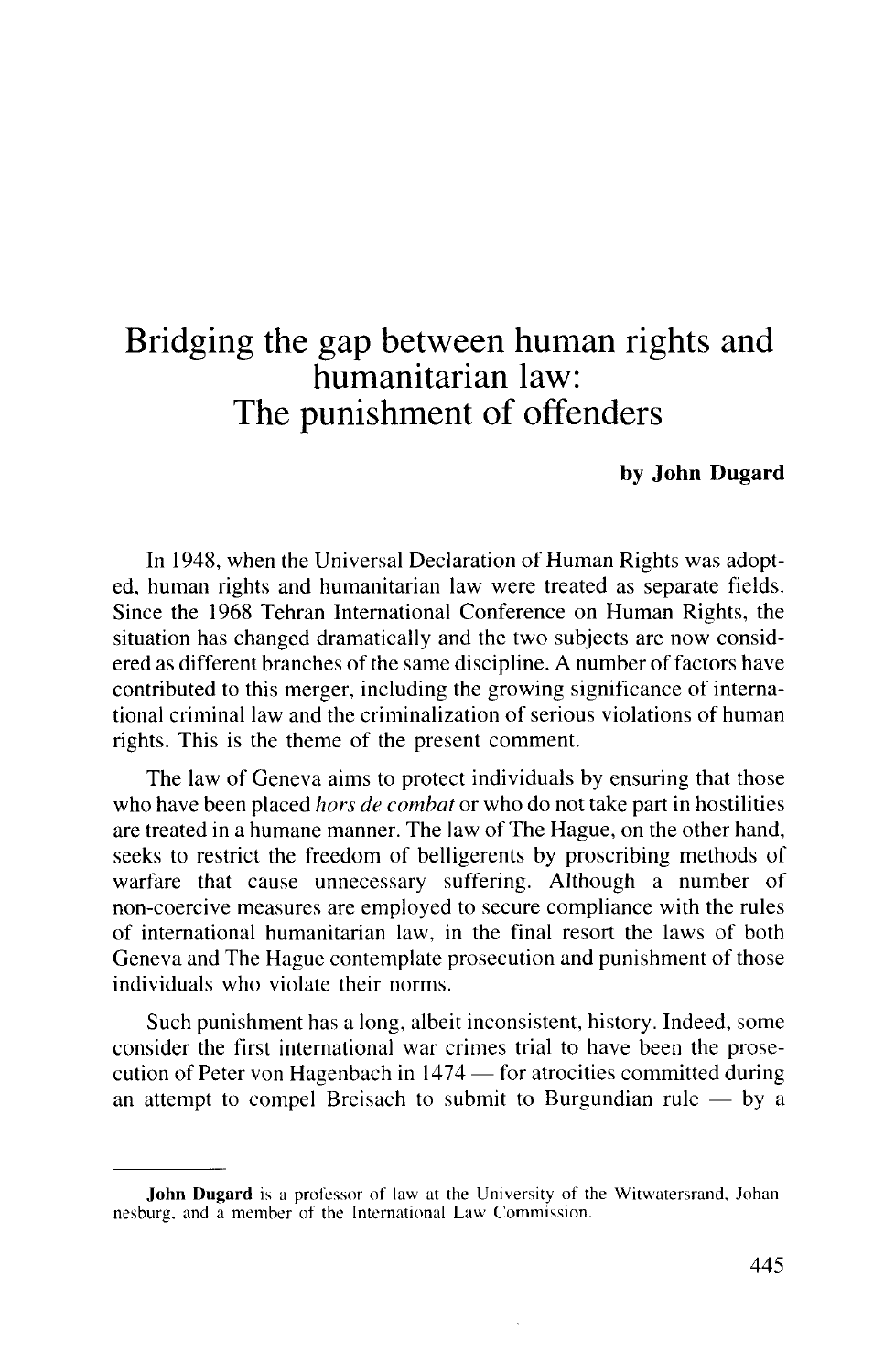tribunal comprising judges drawn from different States and principalities.<sup>1</sup> Today the rules governing the prosecution of offenders are principally to be found in the 1949 Geneva Conventions, which oblige States to try or extradite *(aut dedere aut judicare)* individuals responsible for having committed "grave breaches" of the Conventions,<sup>2</sup> and in Article 85 of Additional Protocol I.

Human rights law is different as it is primarily concerned with relations between States and their nationals in time of peace. The Charter of the United Nations<sup>3</sup> and the Universal Declaration of Human Rights expound fundamental human rights standards. Later treaties, both universal and regional, elaborate on these standards and provide mechanisms for their enforcement. Monitoring bodies have been established to consider national reports, individual petitions and, albeit rarely, inter-State complaints. These bodies have varying powers of enforcement, ranging from the legally binding orders of the European Court of Human Rights to the "views" of the UN Human Rights Committee, which was set up under the International Covenant on Civil and Political Rights. Publicity and persuasion rather than coercion ensure compliance. With the exception of the Convention against Torture,<sup>4</sup> human rights treaties do not contemplate enforcement by means of the punishment of offenders. "On this point", said Professor Dietrich Schindler in 1979,<sup>5</sup> "the difference between the law of war and the system of human rights is fundamental".

Human rights treaties are largely designed to deal with individual and not systematic violations of protected rights. In such circumstances, rectification, amendment of the law and redress for the injured person are appropriate remedies. Where, however, the violations assume systematic proportions, there is a need for a more coercive response that looks to

<sup>1</sup> See T.L.H. McCormack and G.J. Simpson (eds), *The law of war crimes: National* and international approaches, Kluwer Law International, The Hague/London/Boston. 1997, p. 37.

<sup>&</sup>lt;sup>2</sup> Articles 49-50 of the First Geneva Convention, Articles 50-51 of the Second Geneva Convention, Articles 129-130 of the Third Geneva Convention and Articles 146-147 of the Fourth Geneva Convention.

<sup>&</sup>lt;sup>3</sup> Articles 55 and 56.

<sup>4</sup> Article 4 of the Convention against Torture and other Cruel. Inhuman or Degrading Treatment or Punishment (1984) requires States to prosecute offenders under national law.

<sup>&</sup>lt;sup>5</sup> Dietrich Schindler, "The International Committee of the Red Cross and human rights". *IRRC,* No. 208, January-February 1979. p. 12.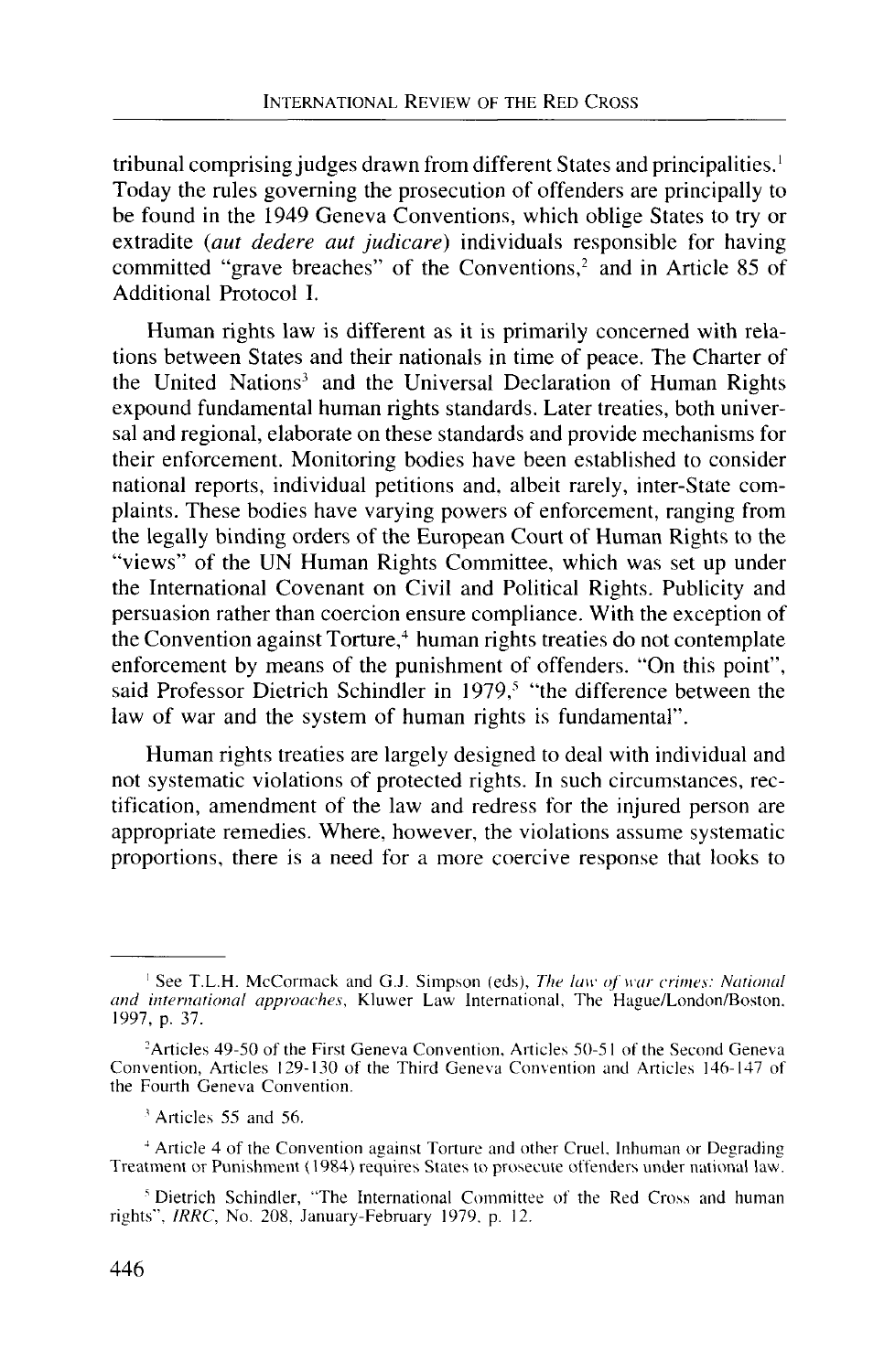retribution and deterrence. The 1993 World Conference on Human Rights thus stated, in its Vienna Declaration and Programme of Action:

"The World Conference on Human Rights expresses its dismay at massive violations of human rights especially in the form of genocide, 'ethnic cleansing' and systematic rape of women in war situations, creating mass exodus of refugees and displaced persons. While strongly condemning such abhorrent practices it reiterates the call that perpetrators of such crimes be punished and such practices immediately stopped."<sup>6</sup>

As for international humanitarian law, it was powerless to impose criminal sanctions in the case of an internal armed conflict. "Grave breaches", as defined in the Geneva Conventions and subsequently in Protocol I, occur only in international armed conflicts; and the law of The Hague is largely inapplicable in non-international armed conflicts. Moreover, neither Article 3 common to the four Geneva Conventions nor Protocol II, which deal with humanitarian standards in non-international conflicts, contemplate the prosecution of anyone who violates these standards.

Initially, the concepts of war crimes and crimes against humanity were considered to apply in international wars only.<sup>7</sup> Moreover, although Article 6 of the Nuremberg Charter clearly contemplated prosecution of the major Nazi leaders for crimes against humanity committed *before* the war, the Nuremberg Tribunal chose to link such crimes with the war in order to avoid any suggestion that the law had been applied retrospectively to cover acts committed in peacetime.

Thus, gross and systematic violations of human rights in time of peace or internal conflict were not deemed punishable under international law. Of course one may add that even had such crimes been punishable, there was no international tribunal before which they could have been tried.

Developments in international humanitarian law and international criminal law in recent years have radically changed the situation. Atrocities committed in internal armed conflicts are today punishable as a result of a new approach taken to such acts and the broader definition given to international crimes.

*<sup>&</sup>quot;* UN Doc. A/CONF. 157/24 (Part 1). 13 October 1993, para. 28, in *International Legal Materials,* Vol. 32, 1993, p. 1661.

<sup>&</sup>lt;sup>7</sup> See "Judgment of the Nuremberg International Military Tribunal", reported in the *American Journal of International Law,* Vol. 41, 1947, p. 172.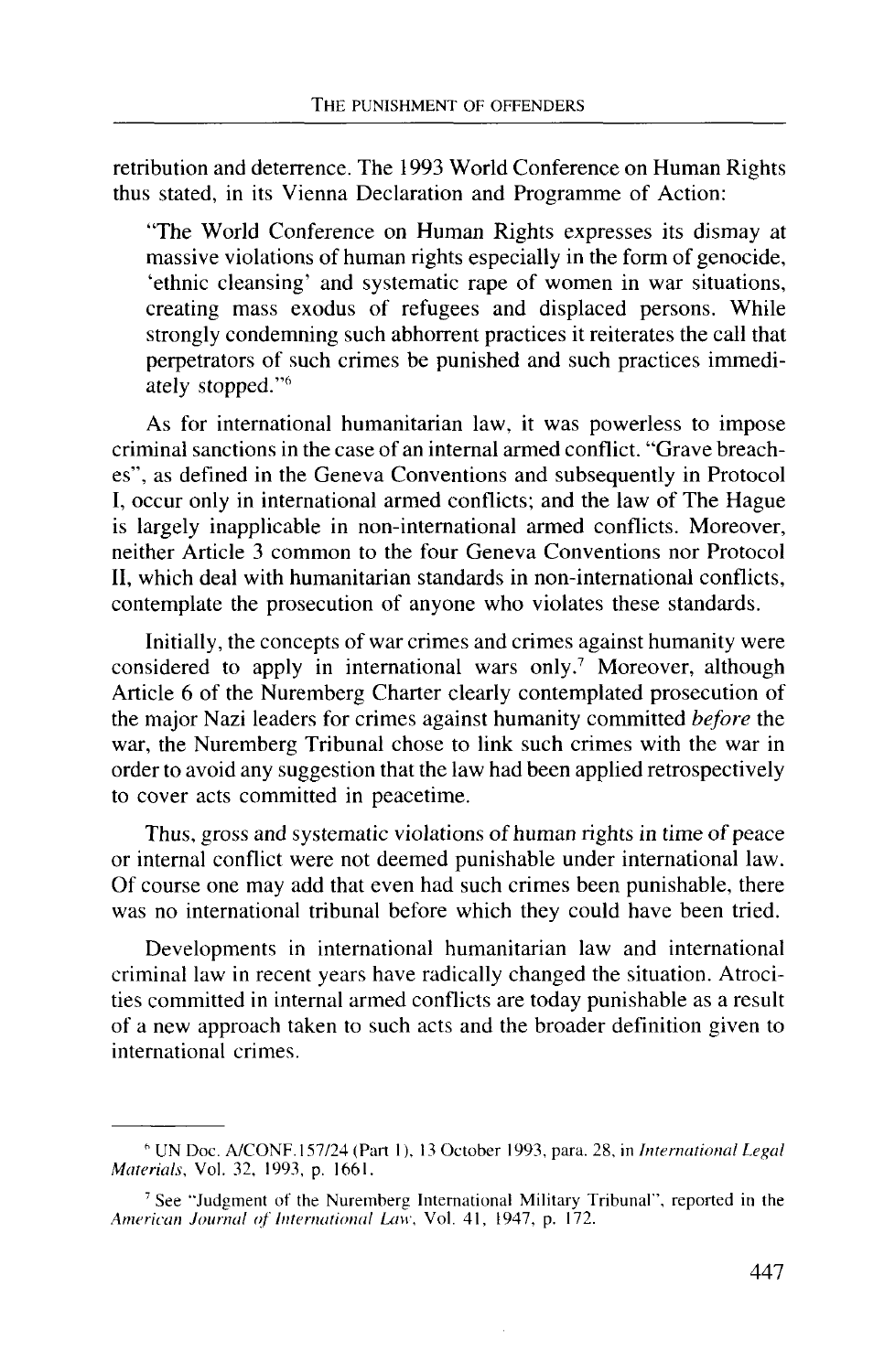## **Non-international armed conflicts and international crimes**

The law of Geneva distinguishes clearly between international and internal conflicts in respect of criminal sanctions. "Grave breaches" are committed only in international conflicts and they alone can give rise to prosecution or extradition. Article 1(4) of Protocol I, does, however, expand the concept of international armed conflict to cover essentially internal conflicts in which national liberation movements are engaged in a struggle against colonial domination, alien occupation or racist regimes.

Some argue that this provision, which was introduced to extend the protection of international humanitarian law to the conflicts in Rhodesia, Namibia, South Africa and Israel/Palestine, has run its course as a result of dramatic political changes in these territories. The language of Article 1(4) is, however, broad and geographically unlimited. Consequently, there is no reason why it should not be applied, for instance, to conflicts arising out of China's occupation of Tibet, Indonesia's occupation of East Timor or the struggle of ethnic Albanians against Serbian domination in Kosovo. Article 1(4) therefore has the potential to effect a substantial change in the distinction made between international and non-international conflicts as regards the imposition of criminal sanctions for grave breaches, provided that the concepts of colonial domination, alien occupation and racist regime are freed from their historical origins.

The most significant extension of criminal sanctions to acts involving the systematic violation of human rights in internal conflicts has been brought about through the broadening of the scope of international crimes.

Genocide is an international crime that may be committed "in time of peace or in time of war".8 The crime of apartheid is likewise one that may be committed in time of peace.<sup>9</sup> The Convention against Torture of 1984, which requires parties either to prosecute or extradite torturers, applies in time of peace, war and "internal political instability or any other public emergency".10

Although hostage-taking and terrorist bombings may result in the systematic violation of human rights in internal conflicts, the instruments

<sup>8</sup> Article 1 of the Convention on the Prevention and Punishment of the Crime of Genocide (1948).

<sup>&</sup>lt;sup>9</sup> International Convention on the Suppression and Punishment of the Crime of Apartheid (1973).

<sup>&</sup>lt;sup>10</sup> Article 2.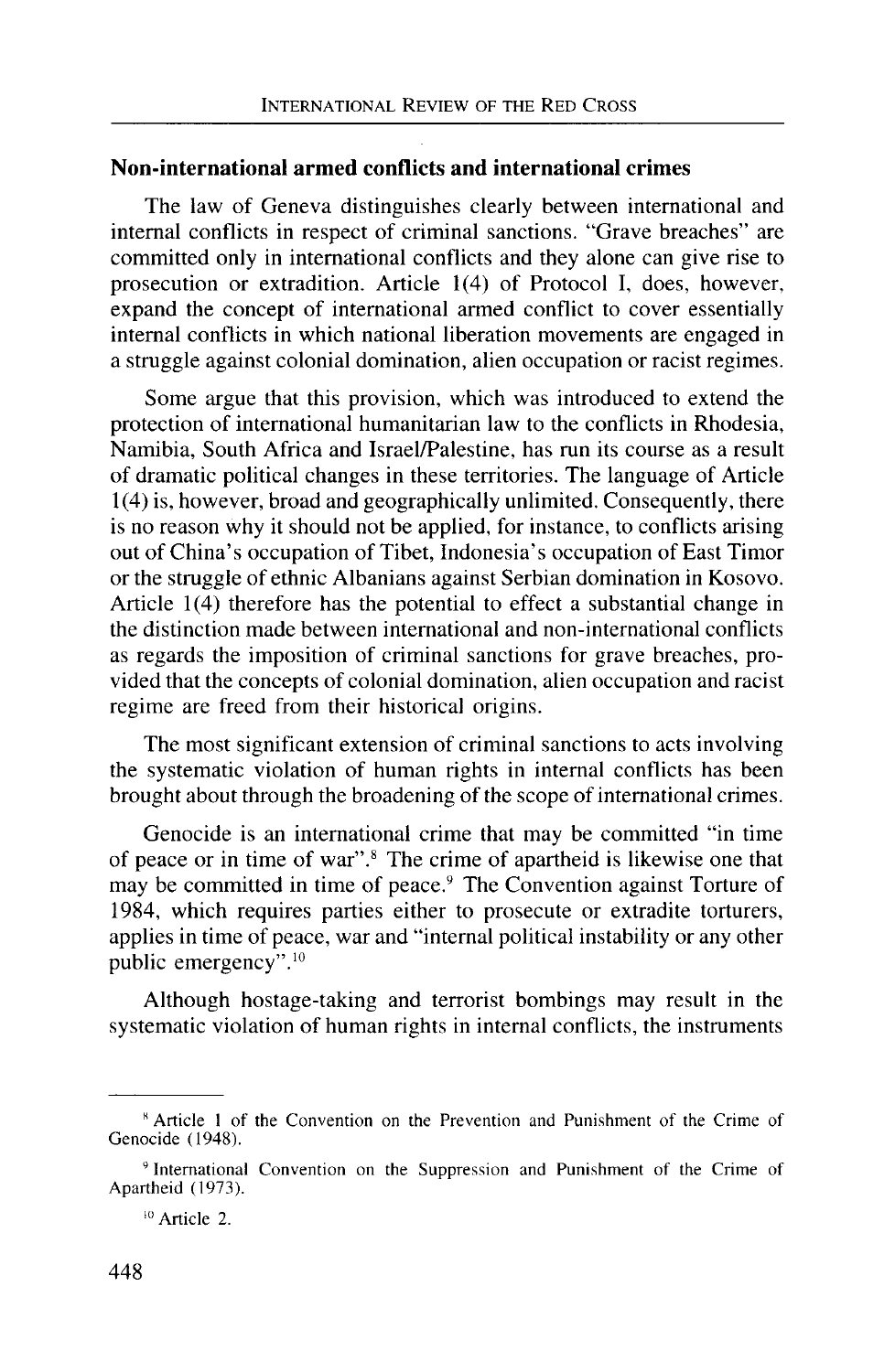that criminalize these acts under international law do not provide for the punishment of offenders in all situations. The 1979 International Convention against the Taking of Hostages, which obliges parties to prosecute or extradite hostage-takers, is apparently designed for peacetime use only as it provides that it shall not apply where "the Geneva Conventions of 1949 (...) or the Additional Protocols to those Conventions are applicable to a particular act of hostage-taking, and in so far as States Parties to this Convention are bound under those conventions to prosecute or hand over the hostage-taker"." The prohibitions on hostage-taking found in common Article 3 and Protocol  $\overline{H}$ ,<sup>12</sup> unlike those concerning acts listed as "grave breaches",<sup>13</sup> are not, however, subject to the obligation of *aut dedere aut judicare,* which means that the International Convention against the Taking of Hostages must apply in non-international conflicts. The Convention nevertheless provides that it is not applicable where the hostage-taking occurs within a single State, where both the offender and the victim are nationals of the same State, and where the offender is arrested in that State.<sup>14</sup> In such situations the offender is beyond the reach of international law but will, presumably, face prosecution under domestic law.

The 1998 International Convention for the Suppression of Terrorist Bombings follows a similar pattern: it is inapplicable to armed forces during an armed conflict, when international humanitarian law applies,<sup>15</sup> and in situations where the crime occurs entirely within a single State.<sup>16</sup> Strangely, the Convention is also inapplicable in respect of "the activities undertaken by the military forces of a State in the exercise of their official duties",<sup>17</sup> which means that these forces may be exempt under international law from prosecution for wanton bombings causing loss of life unless these acts qualify as war crimes. Although the two conventions suffer from imperfections, they nevertheless illustrate the determination of the international community to extend the reach of international criminal law to acts that

- <sup>13</sup> Article 147 of the Fourth Geneva Convention.
- 14 Article 13.
- $<sup>15</sup>$  Article 19.</sup>
- 16 Article 3.
- $17$  Article 19(2).

<sup>&</sup>lt;sup>11</sup> Article 12.

 $12$  Article 4(2)(c).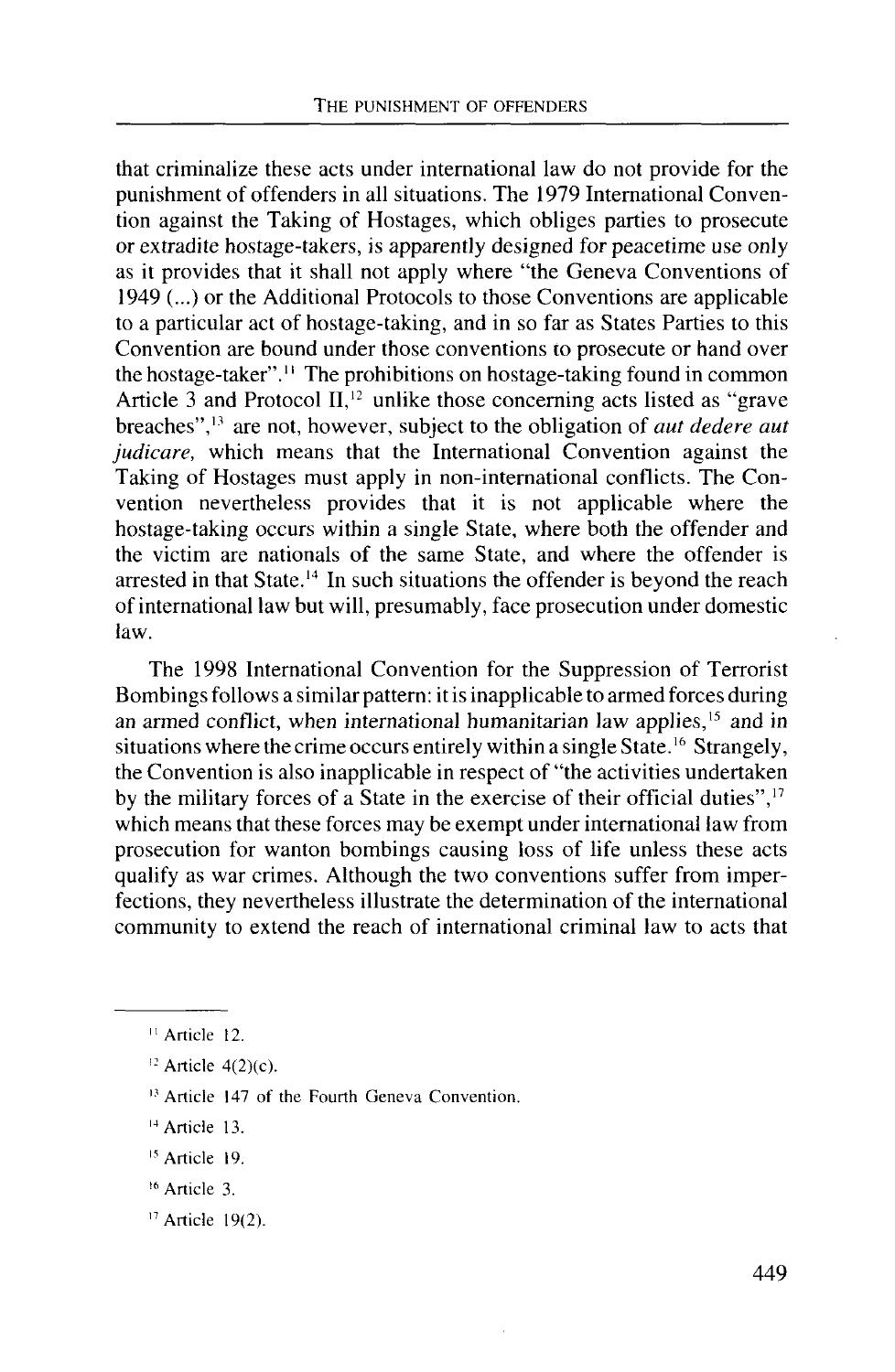constitute serious violations of human rights but fail to qualify as "grave breaches" under the Geneva Conventions and Protocol I.

War crimes and crimes against humanity, which were the main charges brought against Nazi and Japanese war leaders, are historically tied to international armed conflicts. However in recent times these two crimes, which have their origins in both custom and convention, have been freed from this limitation and their scope extended to non-international armed conflicts.

As already mentioned, under the Nuremberg Charter crimes against humanity were intended to include peacetime acts. Yet the Nuremberg Tribunal, in order to avoid any suggestion that it had applied the law retrospectively, interpreted the concept narrowly to mean only crimes committed during the war. Subsequent developments have, however, made it clear that crimes against humanity can also occur in peacetime.<sup>18</sup> The International Law Commission's 1996 Draft Code of Crimes against the Peace and Security of Mankind (Article 18) defines crimes against humanity as comprising acts such as murder, torture, enslavement and forced disappearance "when committed in a systematic manner or on a large scale and instigated or directed by a government or by any organization or group, without making any reference to the nature of the conflict.<sup>19</sup> As for the Statute of the International Criminal Tribunal for the former Yugoslavia, it expressly gives the Tribunal jurisdiction over crimes against humanity "when committed in armed conflict, whether international or internal in character, and directed against any civilian population".<sup>20</sup> Moreover, the Appeals Chamber of the Tribunal stated, in *Prosecutor v. Tadic:* "It is by now a settled rule of customary international law that crimes against humanity do not require a connection to international armed conflict. Indeed (...) customary international law may not require a connection between crimes against humanity and any conflict at all".<sup>21</sup>

By their very nature, war crimes are acts that are committed in international armed conflicts. Yet, here too, there has been a relaxation of this

<sup>18</sup> Cherif Bassiouni, *Crimes against humanity in international criminal law,* Nijhoff, Dordrecht, 1992.

<sup>&</sup>lt;sup>19</sup> Report of the International Law Commission, 48th Session, UN Doc. A/CN.4/L. 522, 31 May 1996.

<sup>20</sup> Article 5.

<sup>:</sup>i Decision of 2 October 1995, Case No. IT-94-1-AR72. p.72, para 141. See *International Legal Materials,* Vol. 35, 1996, p. 35.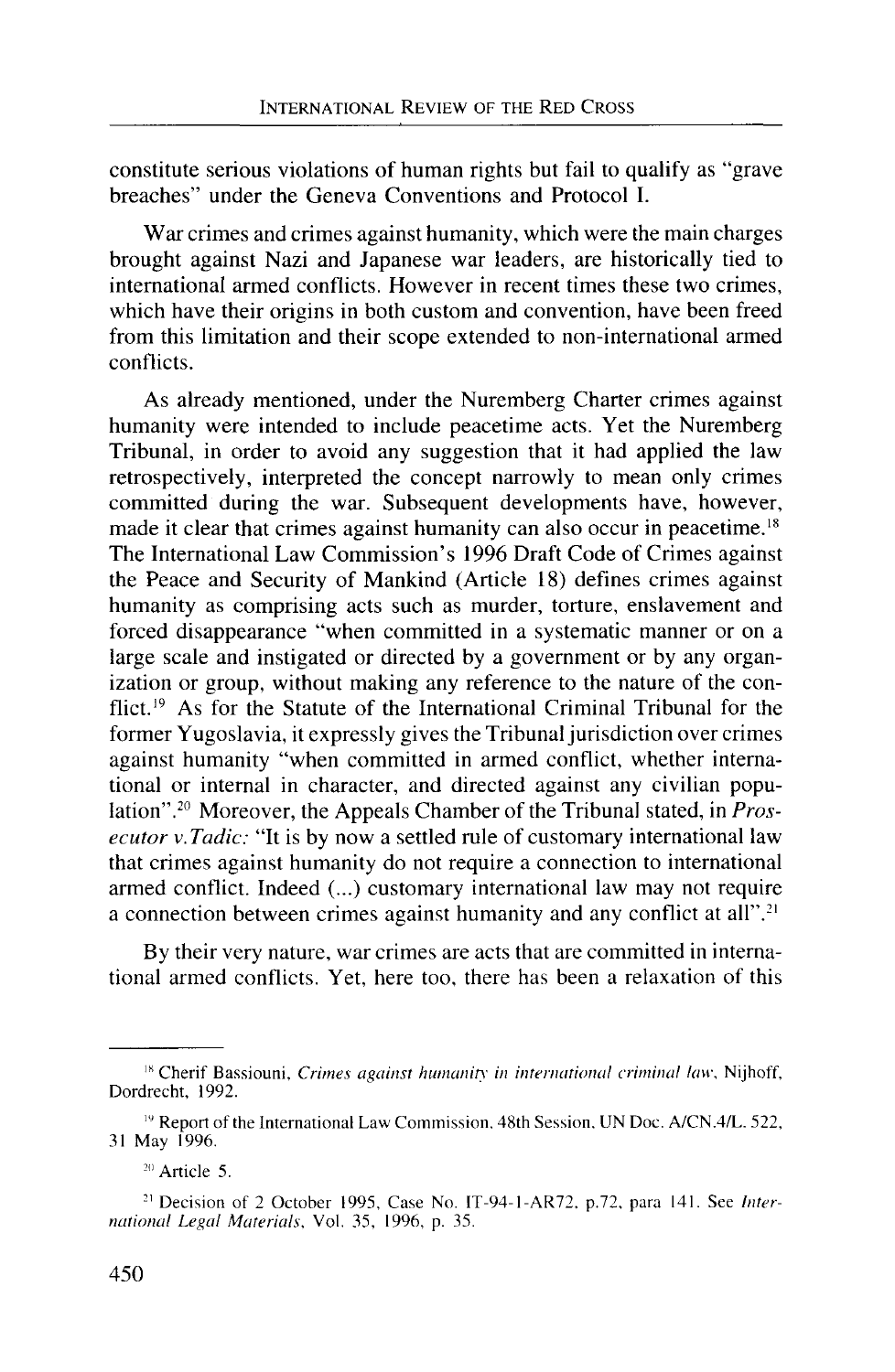requirement in recent years." In *Prosecutor* v. *Tadic,* the Tribunal accepted the principle that "grave breaches" — now equated with "war crimes"<sup>23</sup> are committed in international armed conflicts only<sup>24</sup> (although Judge Abi-Saab, in a separate opinion, suggested that a "strong case" might be made for the proposition that such crimes were committed in internal conflicts too).<sup>25</sup> However, in the same decision the Appeals Chamber held, on the basis of State practice, that the provision in the Statute of the Tribunal dealing with violations of the laws or customs of war applied to both internal and international armed conflicts.<sup>26</sup> The International Law Commission's 1996 Draft Code of Crimes against the Peace and Security of Mankind moreover accepts that certain acts committed in violation of the laws or customs of war — acts prohibited under common Article 3 and Protocol II — and severe damage to the natural environment unjustified by military necessity constitute war crimes when committed in internal conflicts.<sup>27</sup>

## **The punishment of systematic human rights violations**

The blurring of the distinction between international and noninternational armed conflicts and the expansion of the definition of international crimes have led to the criminalization of human rights violations, particularly where they are committed in a systematic manner or on a large scale. Efforts are now underway to extend the reach of criminal law still further through the adoption of a multilateral treaty — drafted along the lines of the conventions on hostage-taking and terrorist bombings — that will punish the crimes of developing, producing, stockpiling or using biological or chemical weapons.<sup>28</sup>

- <sup>25</sup> Supra (note 21), Separate Opinion of Judge Abi-Saab, p. 5.
- : " *Supra* (note 21), p. 71, para 137.
- *21 Supra* (note 19). Article 20(e)-(g).

<sup>&</sup>lt;sup>22</sup> See generally on this subject, Thomas Graditzky, "Individual criminal responsibility for violations of international humanitarian law committed in non-international armed conflicts", *IRRC,* No. 322, March 1998, pp. 29-56.

<sup>&</sup>lt;sup>23</sup> See Protocol I, Article 85(5).

*<sup>24</sup> Supra* (note 21), p. 48, para. 84.

<sup>&</sup>lt;sup>28</sup> On 1-2 May 1998 a meeting was held at the Lauterpacht Research Centre for International Law, Cambridge (U.K.). to discuss the proposal for a convention on the prevention and punishment of the crime of developing, producing, stockpiling or using biological or chemical weapons. The meeting was organized in association with the Harvard Sussex Programme on Chemical and Biological Weapons Armament and Arms Limitation and the Common Security Programme on Disarmament and Security. Professor Matthew Meselson, Department of Molecular and Cellular Biology of Harvard University, is the driving force behind the proposal.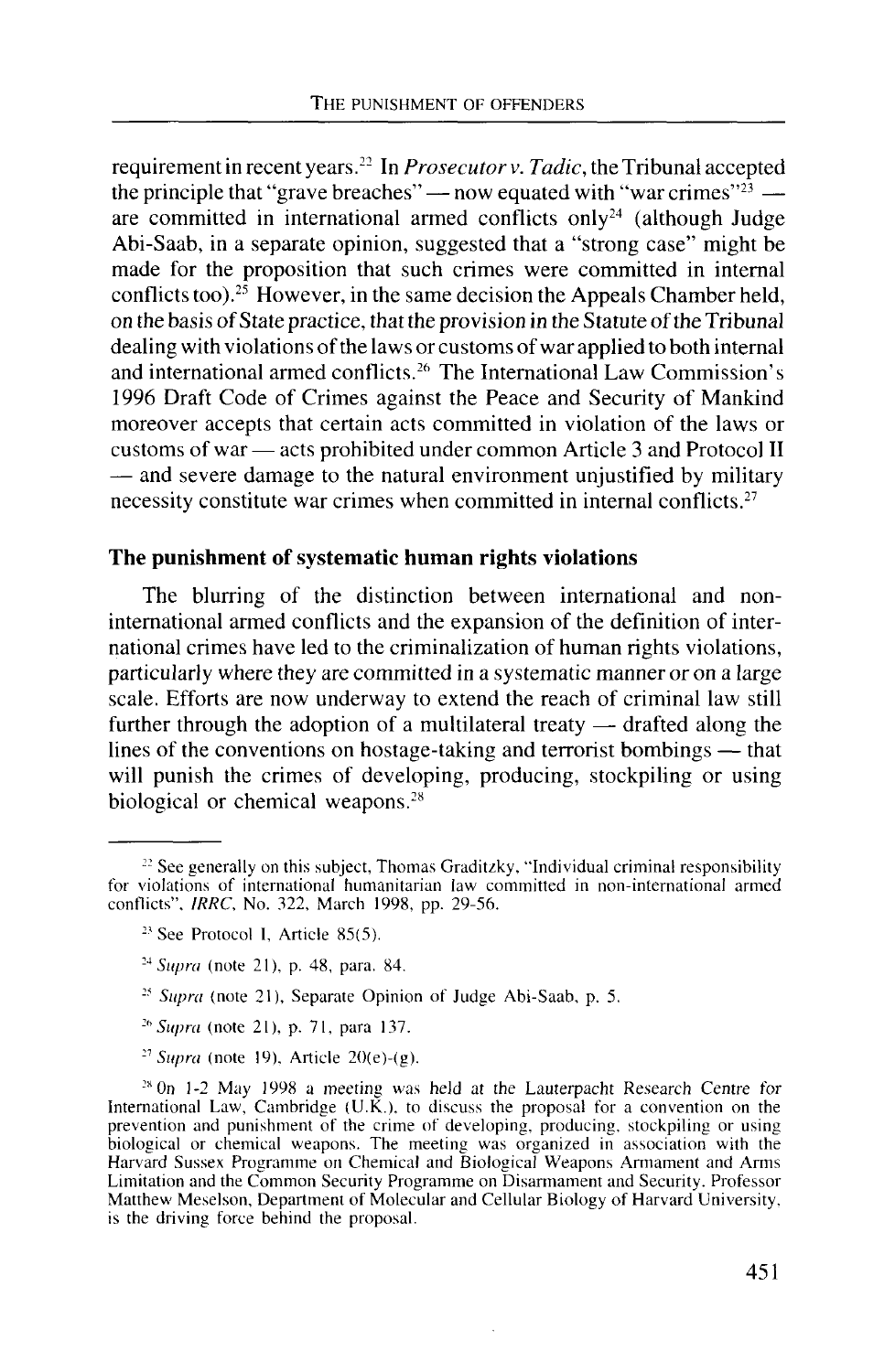The question of universal jurisdiction over international crimes is controversial. While it is generally accepted that such jurisdiction arises in respect of war crimes committed in international armed conflicts and crimes against humanity, it is doubtful whether the same can be said for acts held to be crimes under treaties that confer jurisdiction on the States parties only. Moreover, it is difficult to contend that contemporary international law recognizes universal jurisdiction for war crimes perpetrated in non-international conflicts.

The debate over the extent of universal jurisdiction is of little practical importance, however. What is important is whether persons guilty of systematic human rights violations in an internal conflict will be prosecuted and, if so, before which court.

There is a growing momentum in favour of the establishment of a permanent international criminal court. Although such a court will probably have jurisdiction over genocide, war crimes and crimes against humanity only, the modern definitions of war crimes and crimes against humanity are wide enough to encompass the acts of torture, hostage-taking and wanton terrorist bombings as defined in various treaties. Whether the court would have jurisdiction over war crimes committed in internal armed conflicts remains to be seen.

A permanent international criminal court will clearly have limited powers. Moreover, many years will go by before it receives sufficient ratifications to make it a realistic forum for the punishment of international crime. In these circumstances the need remains for domestic courts to prosecute international crimes and for States to enact legislation giving effect to their obligations under international law. While many States have adopted legislation to comply with their duty under the Geneva Conventions to prosecute grave breaches that occur in international armed conflicts, few have gone so far as to take legislative action regarding crimes against humanity and war crimes committed in non-international conflicts. In 1993 Belgium enacted a law that classifies as war crimes serious violations of international humanitarian law that take place in noninternational armed conflicts<sup>29</sup> and a number of other countries have war crimes statutes that draw no clear distinction between international and

<sup>&</sup>lt;sup>29</sup> Law of 16 June 1993. See A. Andries, E. David, C. Van den Wyngaert, J. Verhagen. "Commentaire de la loi du 16 juin 1993 relative a la repression des infractions graves au droit international humanitaire". *Revue de droit pénal et de criminologie*, 1994, p. 1133.